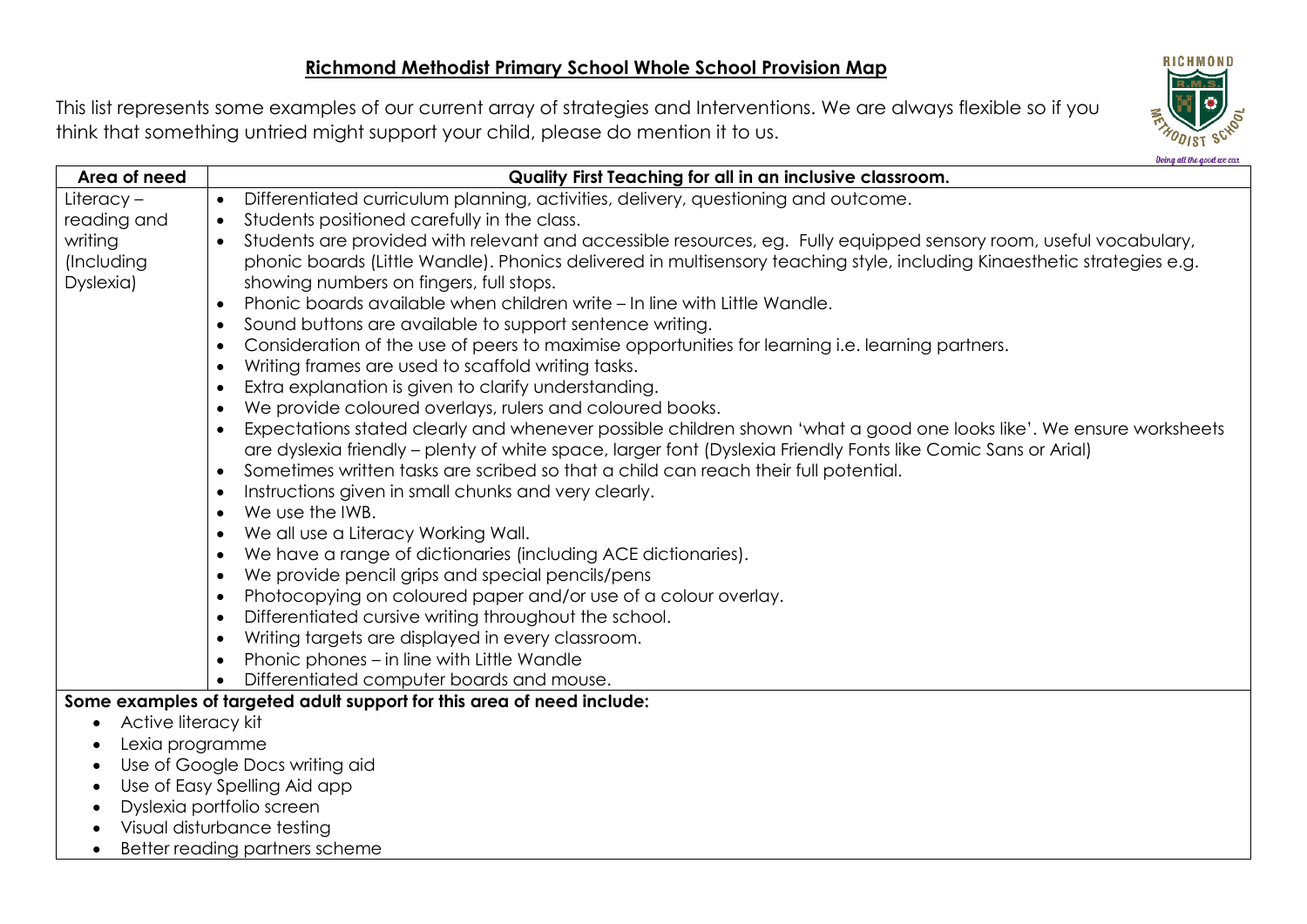| Area of need                                                           | Quality First Teaching for all in an inclusive classroom.                                                   |  |
|------------------------------------------------------------------------|-------------------------------------------------------------------------------------------------------------|--|
| <b>Mathematics</b>                                                     | Differentiated curriculum planning, activities, delivery, questioning and outcome.<br>$\bullet$             |  |
| <i>(including</i>                                                      | Students positioned carefully in the class.<br>$\bullet$                                                    |  |
| Dyscalculia)                                                           | Students are provided with relevant and accessible resources, eg. Number lines, counters, Numicon           |  |
|                                                                        | We use the IWB.<br>$\bullet$                                                                                |  |
|                                                                        | We all use a Mathematics Working Wall.                                                                      |  |
|                                                                        | All learning begins with using concrete resources.                                                          |  |
|                                                                        | Classrooms use a verbal feedback policy to address misconceptions and create challenges for all children.   |  |
|                                                                        | Daily mental maths practise.                                                                                |  |
| Some examples of targeted adult support for this area of need include: |                                                                                                             |  |
|                                                                        | • Dynamo maths programme                                                                                    |  |
|                                                                        | Success @ Arithmetoc                                                                                        |  |
|                                                                        | 1st Class @ Number                                                                                          |  |
|                                                                        | Use of Steve Chinn's Dyscalculia resources and testing materials.                                           |  |
| <b>Mulitplication Rules resources</b>                                  |                                                                                                             |  |
| Area of need                                                           | Quality First Teaching for all in an inclusive classroom.                                                   |  |
| SEMH                                                                   | • SEAL assemblies and lessons.                                                                              |  |
| (Social,                                                               | Circle Time sessions.<br>$\bullet$                                                                          |  |
| Emotional,                                                             | Class reward systems, e.g. Dojos and house points.<br>$\bullet$                                             |  |
| Mental Health)                                                         | Consistent classroom management (Ready, Mutually respectful and Safe).<br>$\bullet$                         |  |
|                                                                        | Visual timetables.<br>$\bullet$                                                                             |  |
|                                                                        | Positive reinforcement used to encourage good behaviour (praise in public, remind in private).<br>$\bullet$ |  |
|                                                                        | Regular conversations with parents.                                                                         |  |
|                                                                        | Students positioned carefully in the class.                                                                 |  |
|                                                                        | A fiddle toy is encouraged to promote concentration in class discussion and when listening to the teacher.  |  |
|                                                                        | An exciting array of extracurricular activities are available.<br>$\bullet$                                 |  |
|                                                                        | Active breaks between tasks.<br>$\bullet$                                                                   |  |
|                                                                        | Reflection areas in every classroom.<br>$\bullet$                                                           |  |
|                                                                        | Chunking of learning tasks using now and then.<br>$\bullet$                                                 |  |
|                                                                        | Individual reward systems.                                                                                  |  |
|                                                                        | A home/school diary that enables home and school to thoroughly communicate behaviour.                       |  |
|                                                                        | Personised 'chill out' areas can be created within the classroom.                                           |  |
|                                                                        | A "Special Box". Child has a personal box of objects/ activities that will help them calm down.             |  |
|                                                                        | Golden books.                                                                                               |  |
|                                                                        | Nurture start to the day for all children.                                                                  |  |
|                                                                        | 'Meet and greet' every morning and after lunch break.                                                       |  |
| Some examples of targeted adult support for this area of need include: |                                                                                                             |  |
| $\bullet$                                                              | Golden ticket lunch time club                                                                               |  |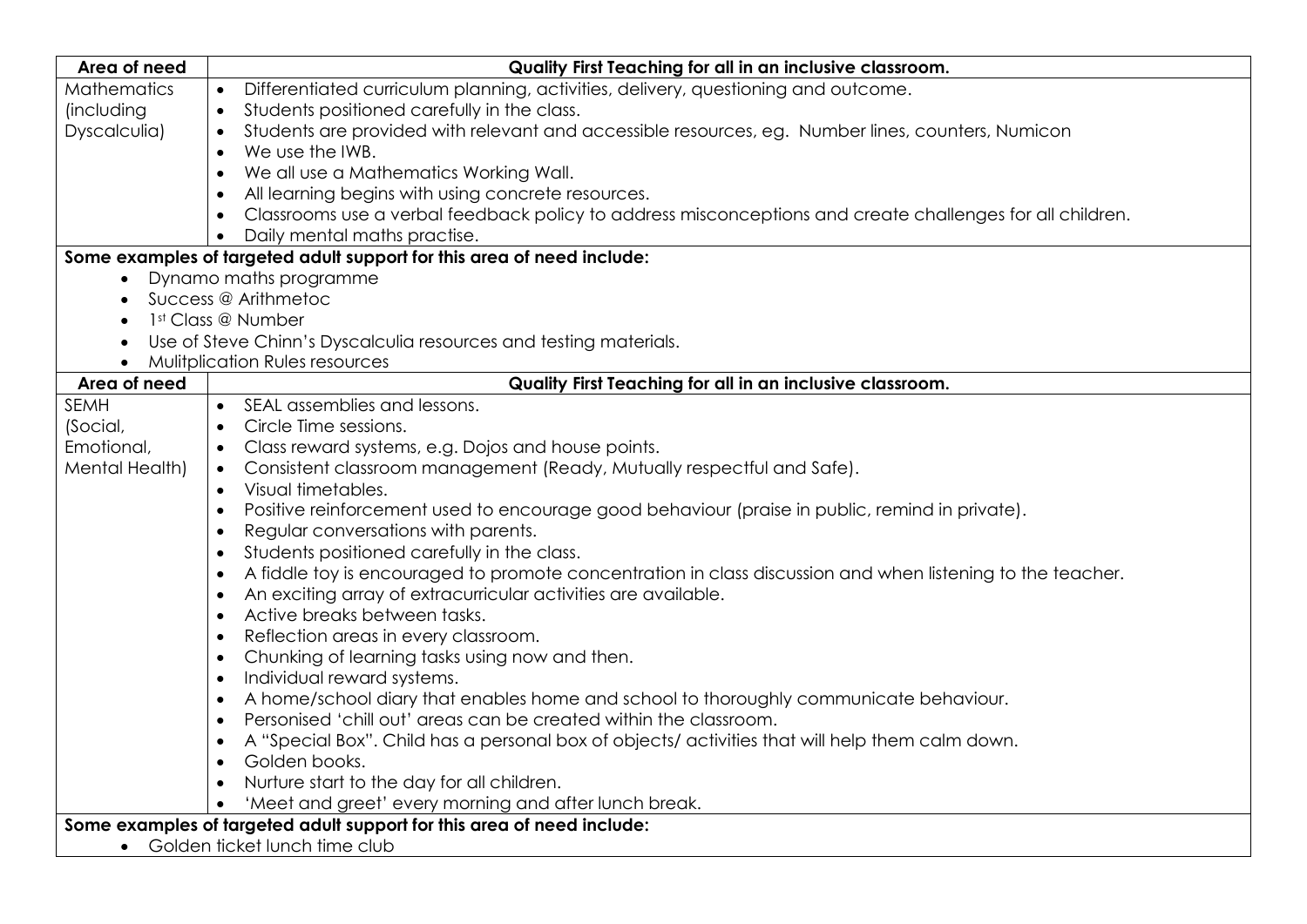| $\bullet$                        | Talkabout social and emotional programme                                                                                   |  |
|----------------------------------|----------------------------------------------------------------------------------------------------------------------------|--|
| Lego therapy<br>$\bullet$        |                                                                                                                            |  |
| Personalised feelings maps       |                                                                                                                            |  |
|                                  | Use of the Incredible 5 Point Scale materials                                                                              |  |
| Use of Comic Strip Conversations |                                                                                                                            |  |
|                                  | The Piper Model resources                                                                                                  |  |
| Area of need                     | Quality First Teaching for all in an inclusive classroom.                                                                  |  |
| Speech,                          | Instructions given in small chunks and very clearly.                                                                       |  |
| Language and                     | Extra explanation is given to clarify understanding.<br>$\bullet$                                                          |  |
| Communication                    | Visual timetables.<br>$\bullet$                                                                                            |  |
| (including                       | A fiddle toy is encouraged to promote concentration in class discussion and when listening to the teacher.<br>$\bullet$    |  |
| Autistic                         | Now and Next strategies used alongside other visual supports.<br>$\bullet$                                                 |  |
| Spectrum                         | Hand signals are used to accompany verbal instructions.<br>$\bullet$                                                       |  |
| Disorder)                        | Students positioned carefully in the class.<br>$\bullet$                                                                   |  |
|                                  | Privacy boards and ear defenders are available in every classroom.<br>$\bullet$                                            |  |
|                                  | Classes partake in active breaks.<br>$\bullet$                                                                             |  |
|                                  | Phonic phones - in line with Little Wandle<br>$\bullet$                                                                    |  |
|                                  | Reflection areas in every classroom.<br>$\bullet$                                                                          |  |
|                                  | Personised 'chill out' areas can be created within the classroom.<br>$\bullet$                                             |  |
|                                  | Carefully planned transitions between classes/secondary school, e.g. extra visits, poster of new classes, key rings of new |  |
|                                  | adults.                                                                                                                    |  |
|                                  |                                                                                                                            |  |
|                                  | Some examples of targeted adult support for this area of need include:                                                     |  |
| $\bullet$                        | Talkboost programme                                                                                                        |  |
| Communicate and print            |                                                                                                                            |  |
| <b>Basic Makaton</b>             |                                                                                                                            |  |
| Social story resources           |                                                                                                                            |  |
| Socially speaking resources      |                                                                                                                            |  |
| $\bullet$                        | Zones of regulation resources                                                                                              |  |
|                                  |                                                                                                                            |  |
| Area of need                     | Quality First Teaching for all in an inclusive classroom.                                                                  |  |
| Sensory,                         | Staff are well trained and educated in impairments and limitations. Medical support/advice implemented.<br>$\bullet$       |  |
| Physical and                     | Students positioned carefully in the class e.g. away from direct sunlight.<br>$\bullet$                                    |  |
| Medical                          | A fiddle toy is encouraged to promote concentration in class discussion and when listening to the teacher.<br>$\bullet$    |  |
|                                  | Work enlarged and /or adapted.<br>$\bullet$                                                                                |  |
|                                  | We can provide pencil grips and special pencils/pens.<br>$\bullet$                                                         |  |
|                                  | Activate movement breaks.                                                                                                  |  |
|                                  | Privacy boards and ear defenders are available.<br>$\bullet$                                                               |  |